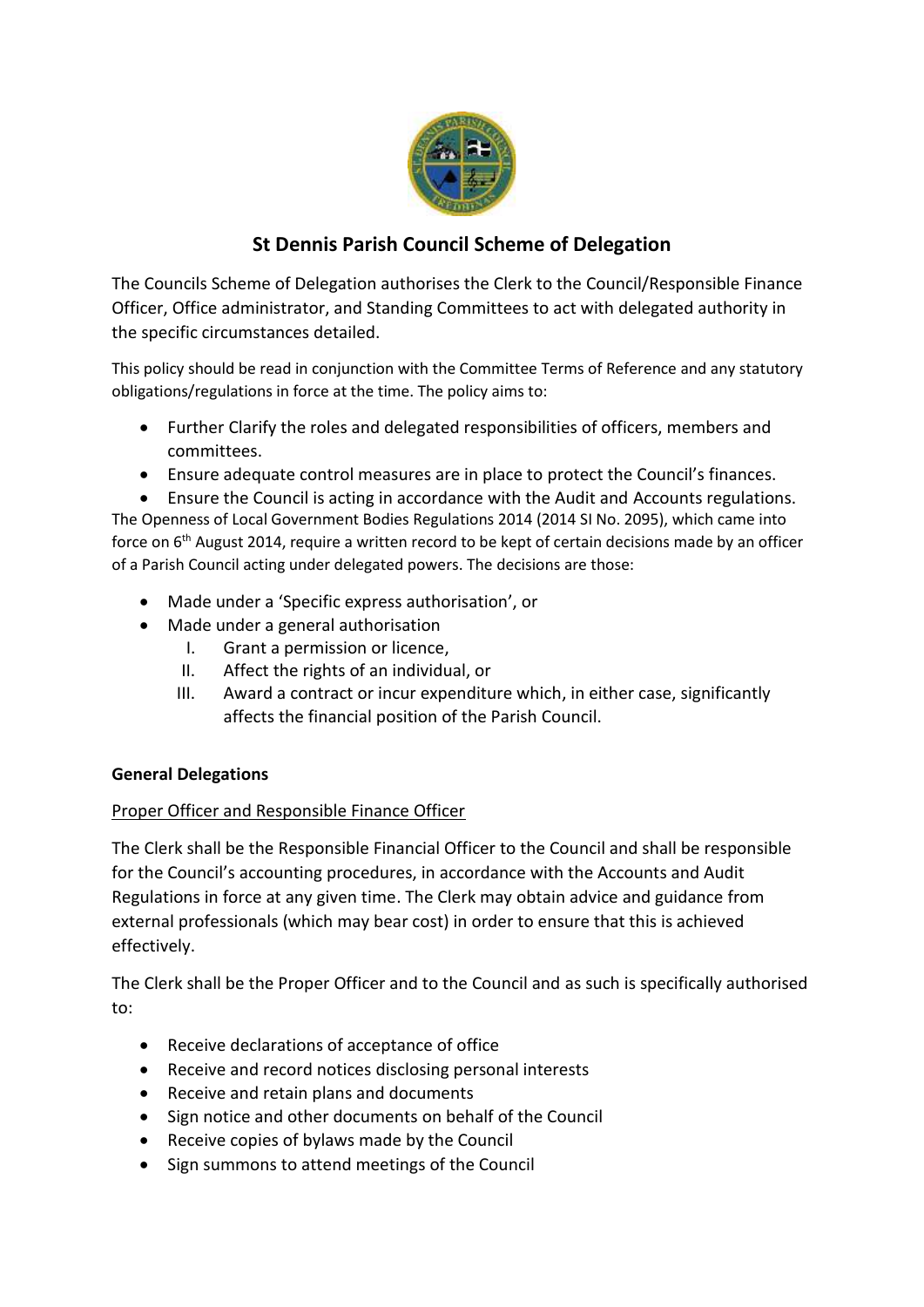- Seal documents, deeds, contracts and agreements following a resolution to do so from Council or one of its committees
- To keep proper records of all meetings
- To receive from Cornwall Council's Monitoring Officer any documents in relation to Complaints received under The Members' Code of Conduct

In addition, the Council delegates authority to the Clerk informed by consultation with members of the Council, to take any actions necessary with associated expenditure up to £5000.00 to protect the interests of the community and ensure council business continuity during the period of the Coronavirus pandemic where it is deemed inappropriate to meet. The Clerk to the Council has delegated Authority to undertake the following matters on behalf of the Council:

- Day to day administration of Services, together with routine inspection, control and compliance
- Day to day supervision and control of all staff employed by the Council
- Authorisation to call any extra ordinary meetings of the Council or any Committee as necessary
- Authorisation to respond immediately to any correspondence, requiring or requesting information or relating to previous decisions of the Council, but not correspondence requiring an opinion to be taken by the Council or one of its' Committees
- Authorisation of routine recurring expenditure within the agreed budget
- Emergency expenditure up to £100 outside of the agreed budget (Financial Regulations 4.5)
- Authorisation of expenditure on works up to a maximum of £500 (Financial Regulation 4.1)

Delegated actions of the Clerk to the Council shall be in accordance with Standing Orders, Financial Regulations and this Scheme of Delegation and in line with directions given by the Council from time to time.

In the absence of the Clerk the Council will delegate authority to the Office Administrator, informed by consultation with members, to ensure the continuation of Parish Council **Business** 

## **Council**

The following are reserved matter for the Council to decide, notwithstanding that the appropriate Committee(s) may make the recommendations thereon for the Council's consideration.

- Appointment of the Clerk/RFO following a recommendation from the staffing committee
- Setting the Precept
- Borrowing money
- Appointment to a Committee
- Approval of the Council's Annual Accounts and the Annual Return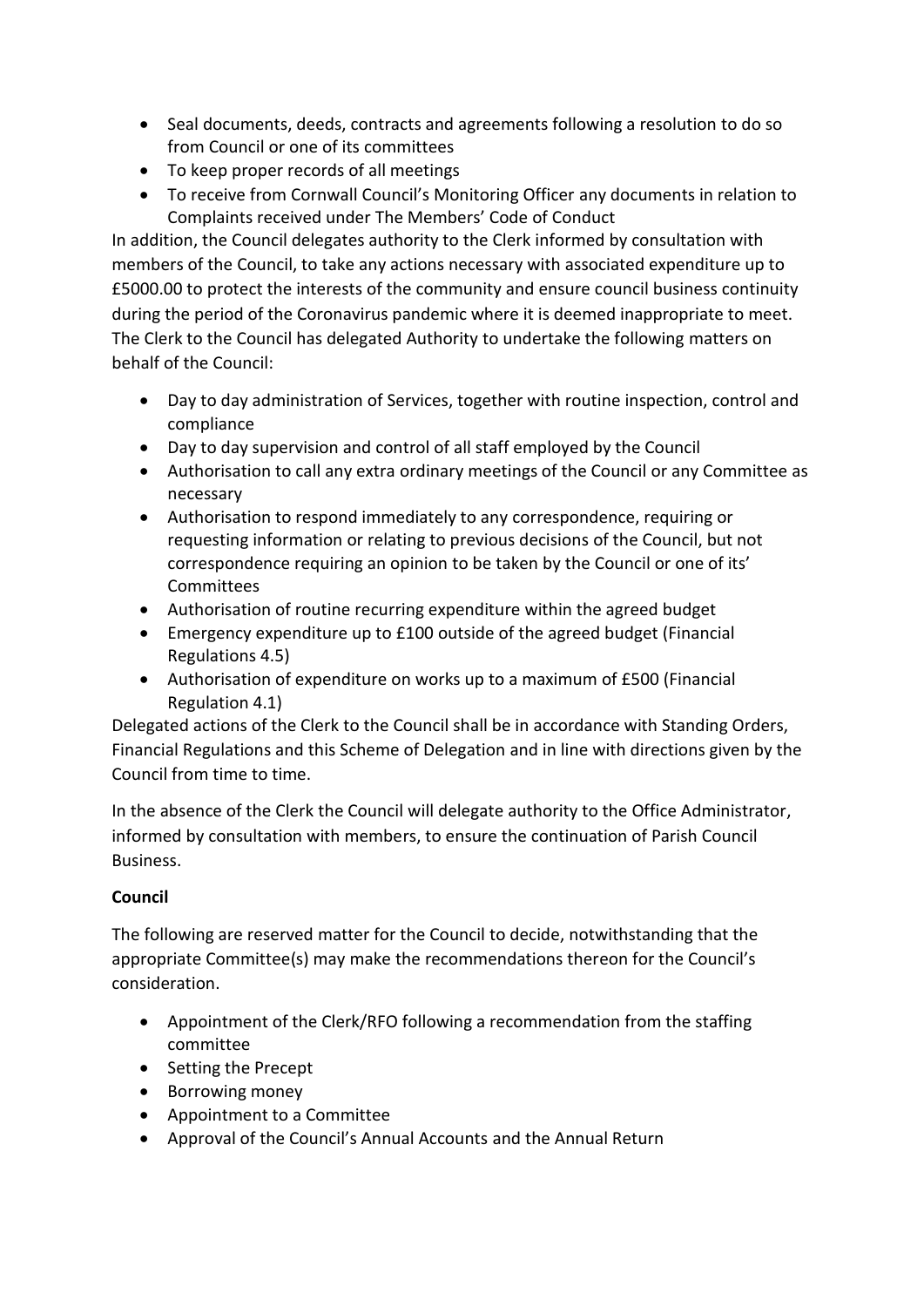- Making, amending or revoking Standing Orders, Financial Regulations, Terms of Reference or this Scheme of Delegation
- Making, amending or revoking bylaws
- Making of orders under any Statutory Powers
- Matters of principle or policy
- Approval of Calendar Meetings
- Appointment or nomination by the Council of persons to fill vacancies on outside bodies arising during the Council year
- Filling of vacancies occurring on any Committee of the Council during the Council year
- Agreement to take on new, including devolved services
- Prosecution or defence in a court of law

## **Standing Committees**

Subject to the foregoing, and to observance of decisions of the Council on matters of principle or policy, all the Council's powers and duties shall be delegated to the Standing Committees in accordance with the terms of reference unless otherwise specified.

The acts and proceedings of a Committee shall:

- a) where they are delegated to the Committee, so far as is legally permissible be deemed the acts and proceedings of the Council;
- b) as regards other matters, be subject to confirmation by the Council, and when confirmed shall be deemed the acts and proceedings of the Council;
- c) in all respects be subject to the provisions of the Council's Standing Orders and Financial Regulations except as otherwise determined by the Council.

The Council may at any time without prejudice to executive action already taken revoke any executive power delegated to a Committee.

#### **Sub Committees**

Every Committee may appoint Sub-Committees whose terms of reference and members shall be determined by the parent Committee as identified in Standing Orders. The Chairman of the Committee shall be members of every Sub-Committee appointed by it unless they signify that they do not wish to serve.

## **Working Groups/Parties**

Working Groups/Parties may be formed by resolution of the Council or a Committee at any time. The work of such a Working Group/Party will be decided upon at the time it is formed by means of a Minute detailing the Terms of Reference. Each Working Group/Party will report back with recommendations to the Council or the Committee that formed it. The Working Group will be disbanded by resolution of Council or the parent Committee to which it reports once it has completed its agreed objectives.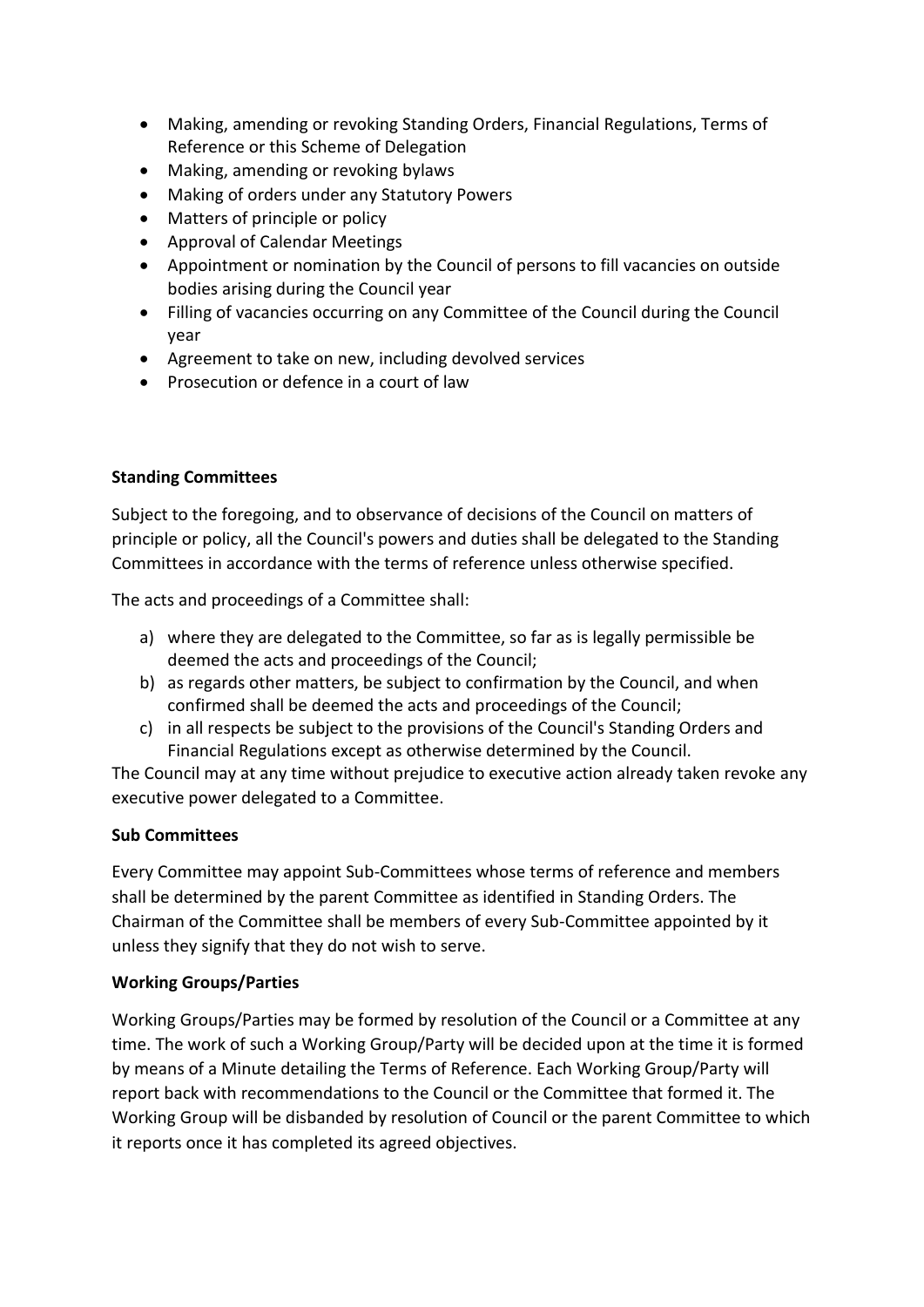#### **Urgent matters**

In the event of any matter arising which requires an urgent decision the Clerk / Office administrator will consult with the Chairman (or if more appropriate the Chair of the respective committee) before acting on behalf of the Council in respect of the particular matter then under consideration.

That the Council delegates authority to the Clerk in consultation with the Chairman and Vice Chairman to take any actions necessary with associated expenditure to protect the interests of the community and ensure council business continuity during the period of the pandemic Coronavirus, informed by consultation with the members of the council. In the absence of the Clerk this will be delegated to the Office Administrator.

#### **Planning During Emergency Periods**

i) The Clerk / Office Administrator will advertise on the council's website links to all planning applications received from the planning authority on the council's website, offering the public the opportunity to let you know of any views. The notice should give a deadline for public comments to the Clerk in writing (suggested 5 working days)

At the same time the clerk / Office Administrator will circulate the list with links to all members of the council.

Note : you may find it helpful to do this on a weekly basis working in full weeks for managing the planning process.

- ii) At the end of the public opportunity to comment, the Clerk / Office Administrator will forward a summary of the public comments received to all members (or members of the relevant committee) for member comments for a period of a further 5 working days. Under GDPR, the clerk should not circulate individual responses without the writer's express permission.
- iii) Under the Emergency Scheme of Delegation, the Clerk / Office Administrator and appropriate members will agree a council response which identifies relevant material considerations and may give local information or opinion. The draft response is then shared with members for 2 days for any comments, before being sent to Cornwall Council with the following statement :

*"Due to the restrictions placed on the council as a result of the pandemic Coronavirus (or name of emergency), this response represents the opinion of members of [insert name of council] identified through a consultation process and will be ratified at the next appropriate meeting of the council. "* 

iv) The Council's response can then be posted on the council's website.